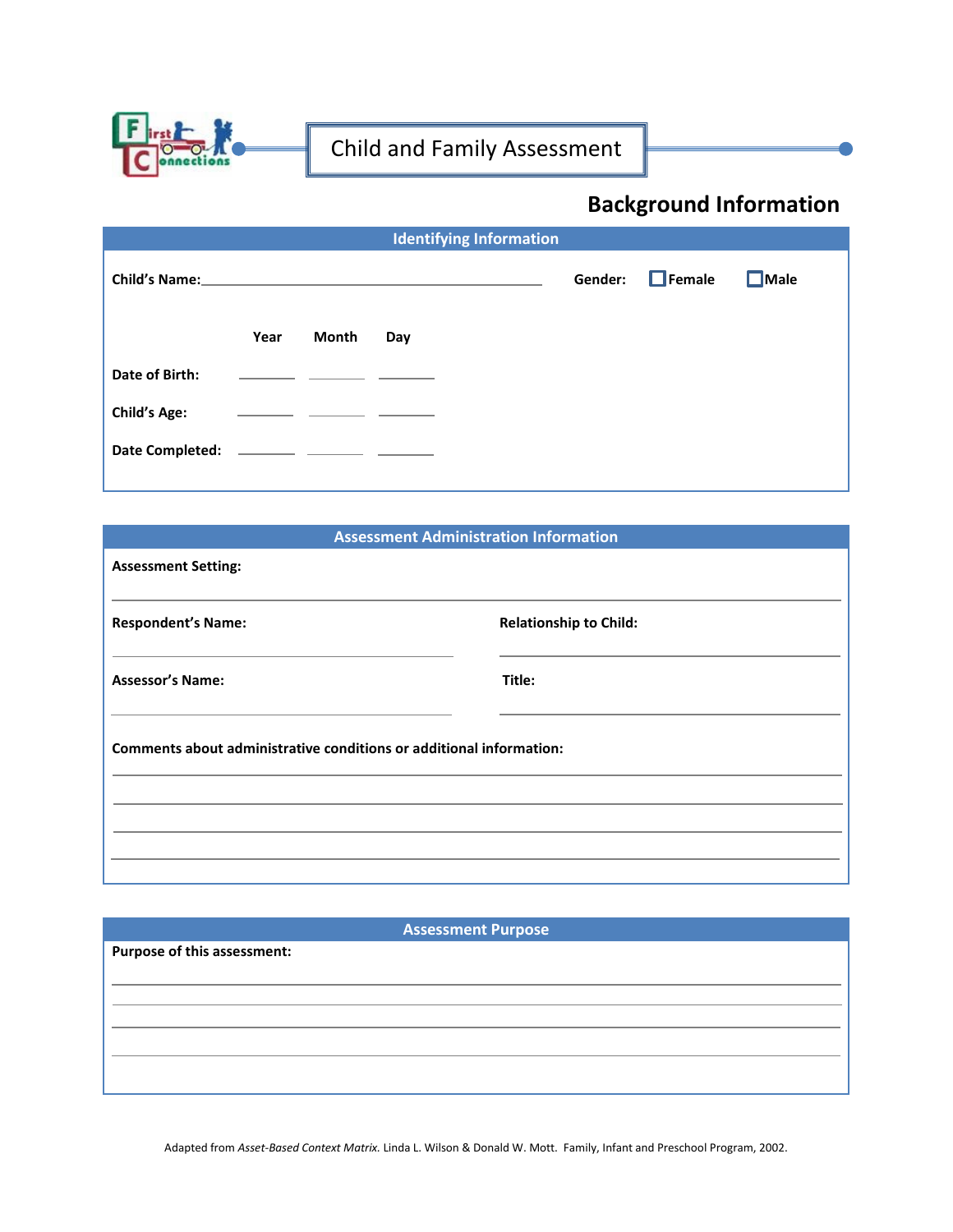

| <b>Assessment Components</b> |                          |                                     |                                            |  |
|------------------------------|--------------------------|-------------------------------------|--------------------------------------------|--|
|                              | <b>ACTIVITY SETTINGS</b> | <b>CHILD &amp; FAMILY INTERESTS</b> | <b>CHILD &amp; FAMILY STRENGTHS/ASSETS</b> |  |
| Family Life                  |                          |                                     |                                            |  |
| Community Life               |                          |                                     |                                            |  |
| Early Childhood Program(s)   |                          |                                     |                                            |  |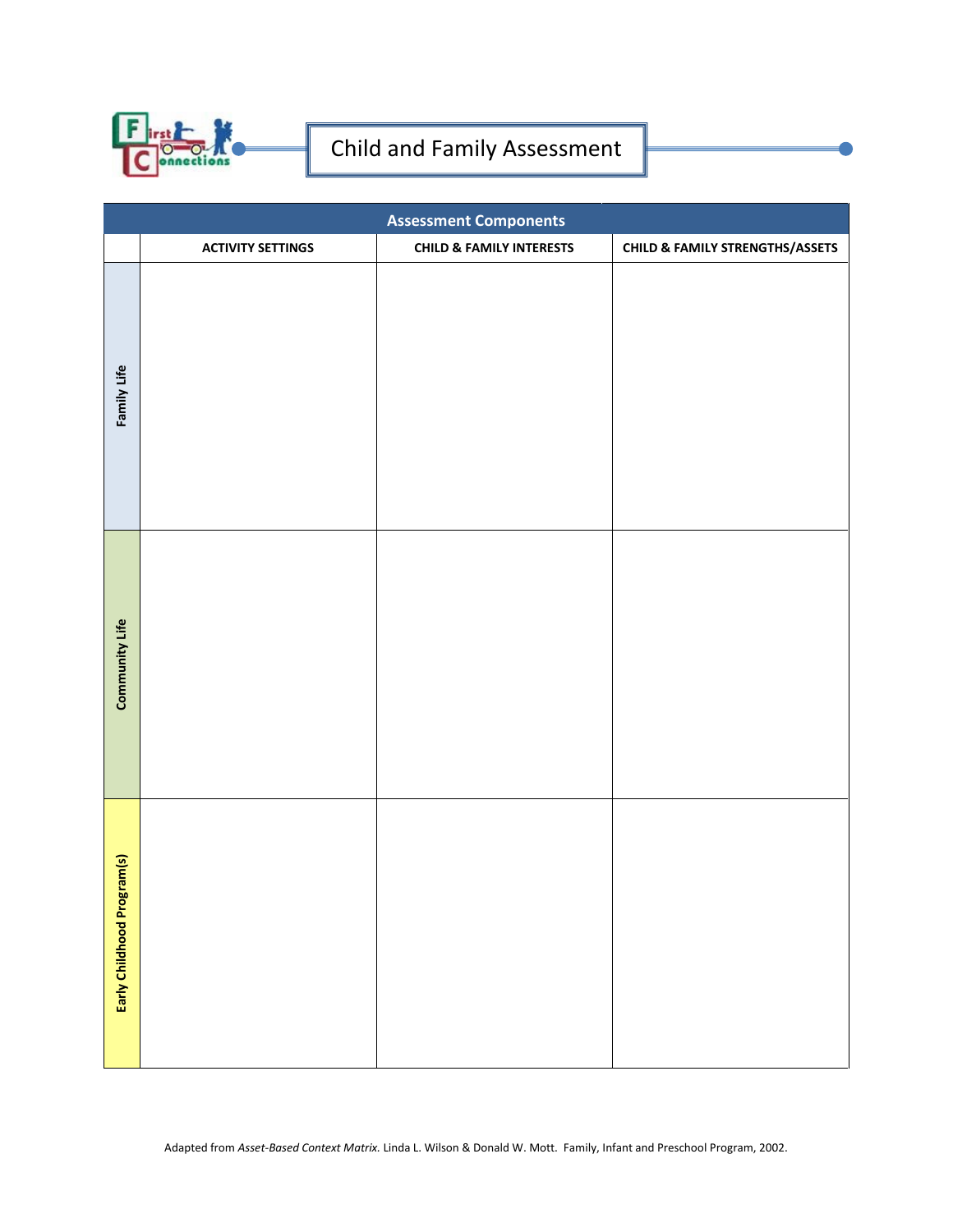

| <b>Assessment Components</b>                   |                              |                              |                                          |                                     |  |  |
|------------------------------------------------|------------------------------|------------------------------|------------------------------------------|-------------------------------------|--|--|
| Meaningful / Functional<br><b>Interactions</b> | <b>Current Opportunities</b> | <b>Current Participation</b> | (Possibilities) Desired<br>Participation |                                     |  |  |
|                                                |                              |                              |                                          | Family Life                         |  |  |
|                                                |                              |                              |                                          | Community Life                      |  |  |
|                                                |                              |                              |                                          | $\Omega$<br>Early Childhood Program |  |  |

Adapted from *Asset-Based Context Matrix.* Linda L. Wilson & Donald W. Mott. Family, Infant and Preschool Program, 2002.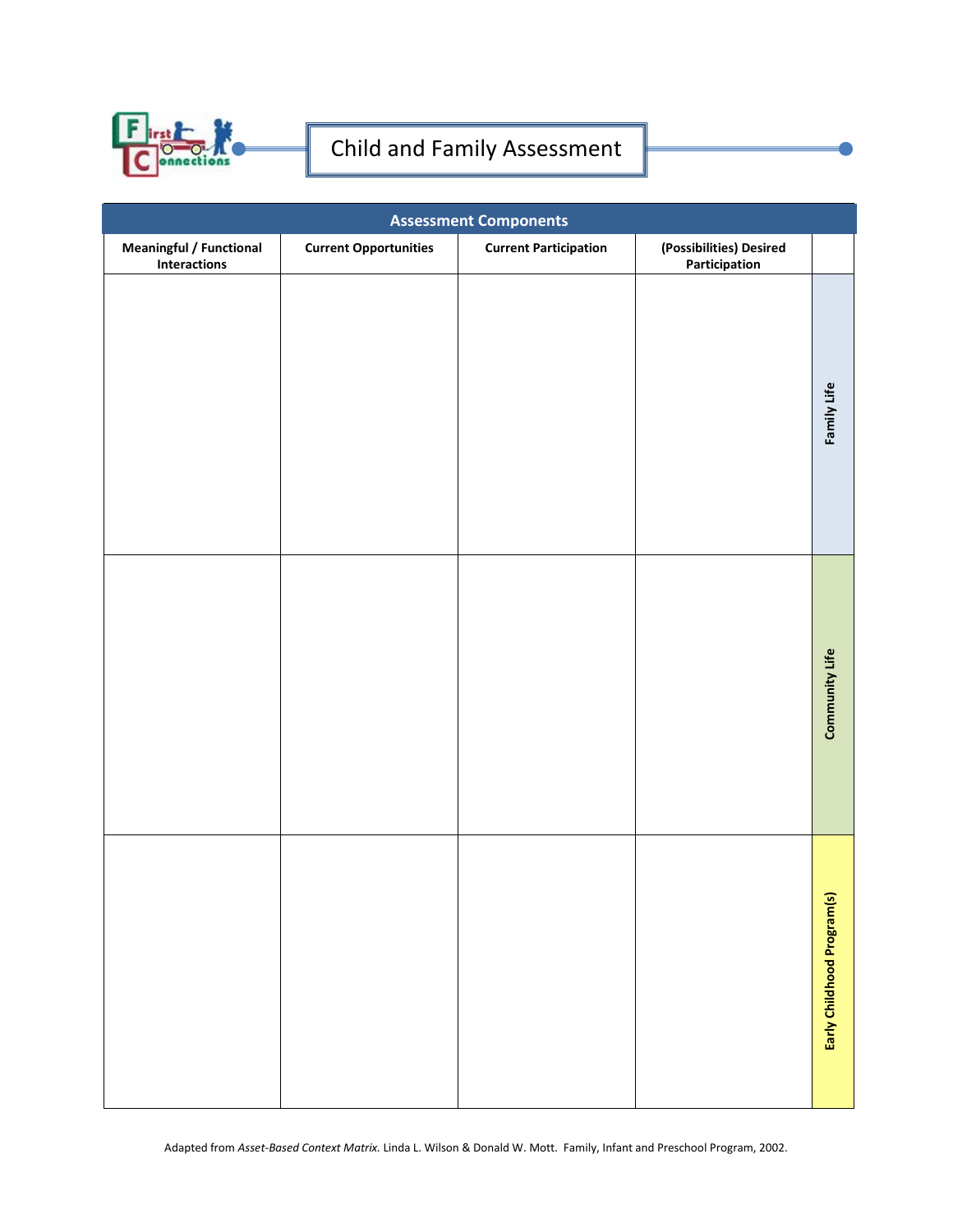

# **Assessment Questions on Child and Family Interests, Assets, Goals**

#### **Activity Settings**

- What are those things that have to be done, such as meals, dressing, bathing?
- What things do your child and family do every day or almost every day?
- What does your child and family do certain days, on weekends or times of the week/year?
- What are the special events in which your child and family participate?
- What are the special activities or events as part of your child and family's life?

## **Child/Family Interests**

- What are your child's favorite toys, people, and events?
- What things are interesting or enjoyable to your child and family?
- How does your child/family choose to spend time?

#### **Child/Family Strengths (Assets)**

- What does your child and family work especially hard at doing?
- What are your child and family especially good at doing?
- What activities, tasks, or routines are "working" for you and your child?
- What are your child and family's strengths, skills, and accomplishments?

# **Meaningful / Functional Interactions**

- How does your child get what he or she wants?
- How does your child get to where he or she wants to go?
- What does your child do to get started in play?
- What does your child do to keep play or an interaction with you or others going?

#### **Current Opportunities**

- What activities does your child get to do every day?
- How often does your child get to do his or her favorite things?
- Where are the places your child gets to do the things he or she likes and can do?
- Who does your child get to play or interact with on a regular basis?

#### **Current Participation**

- How does your child participate in these opportunities and interactions (columns 1, 2)?
- What are the specific ways in which your child participates in interactions with objects and people?
- What does your child do during this activity by him(her)self?

# **(Possibilities) Desired Participation**

- What are the ways that your child's current opportunities and participation can be expanded?
- What interactions would you like your child to develop?
- What skills would you like your child to develop?

*First Connections / 2014*